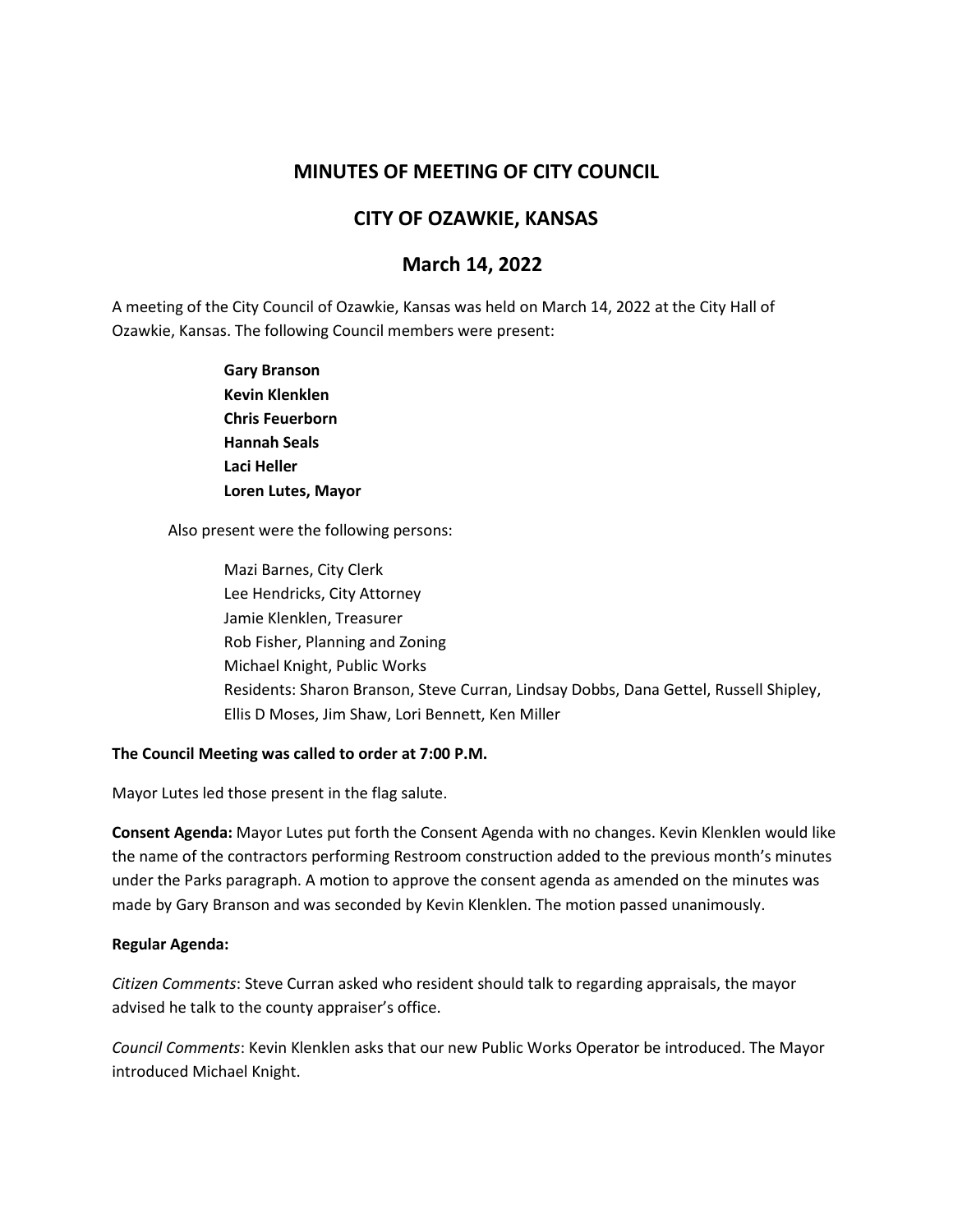## **NEW BUSINESS**

## **a) 2021 Audit Review**

Russell Shipley introduced himself for the new council members and reviewed the 2021 Audit. No difficulties were incurred during the audit. Russell recommends that the council remain to be vigilant of accounting reports as we are a small employer. There were numerous adjustments made due to reclassifications that occurred during software switches. Mazi and Christy are in the process of correcting these now. The Flooding Project Fund is still negative due to reimbursements still coming in. The city had one budget violation of \$8171 in the water fund due to a final payment on the water building.

### **OLD BUSINESS**

## **a) PRIDE Liquor License**

PRIDE is once again requesting a CMB License for a Beer Garden event to be held at the Heritage Festival. On record the council has not approved this request in the past. Lee Hendricks has spoken to the State and confirmed the rules for Individuals to obtain a permit are the same as the rule for a business to obtain one. Lee did express concerns over the city not having the answers to the requirements. Dana Gettel reminded the council that it would be a contained area with only one entrance so that no minors could enter and there would be volunteers checking all ID's and police presence during the event. The request dies for lack of motion made.

#### **b) Shooting Permit**

Dana Gettel explained that PRIDE would like to have Douglas Young from the National Muzzle Loading Association do a Black Powder firearm demonstration during the Heritage Festival. The group does not have insurance themselves but PRIDE is willing to obtain additional insurance for the event. Gary Branson informs the council that he has previously observed turkey shooting and trap shooting done in city parks and is in favor of the demonstration. A motion to approve Resolution 22-1 to allow for the shooting demonstration subject to additional insurance being acquired was made by Kevin Klenklen and was seconded by Gary Branson. The motion passed unanimously.

## **c) Street Closures**

A motion to approve Resolution 22-2 to temporarily close a portion of Central Ave between Kansa Dr and Kiowa Dr as well as a portion of Kiowa Dr south from the intersection with Central Ave from 10am to 4pm on June  $11<sup>th</sup>$ , 2022 to facilitate the holding of the Ozawkie Heritage Festival was made by Chris Feuerborn and was seconded by Laci Heller. The motion passed unanimously.

#### **NEW BUSINESS**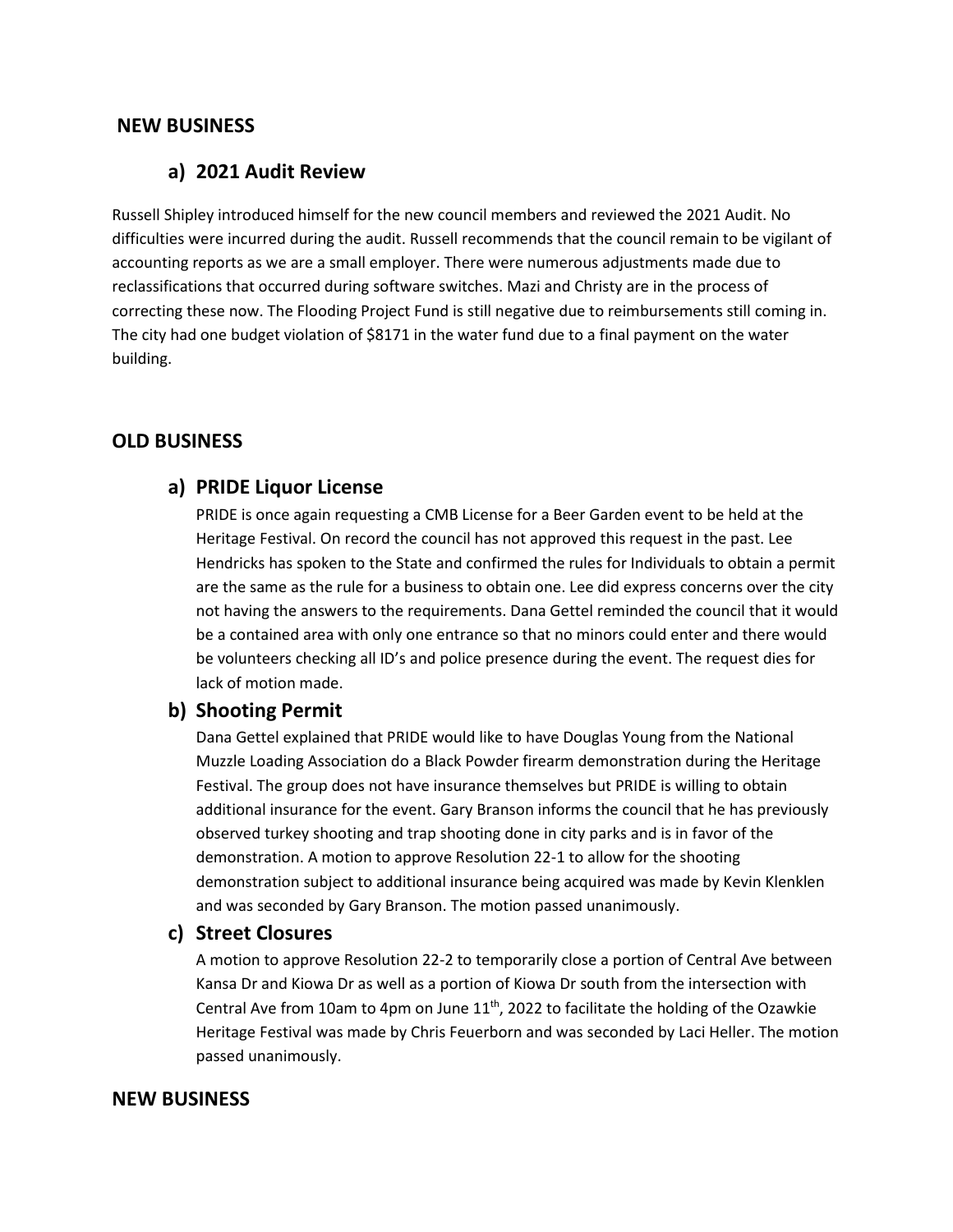## **b) PRIDE Glow Run**

Pride asks for approval to hold a Glow Run 5k to be ran around a set path through the city on April  $30^{th}$ , 2022 starting at 9pm and to be concluded before Midnight. A motion to approve the Glow Run was made by Gary Branson and was seconded by Chris Feuerborn. The motion passed unanimously.

Dana also added that PRIDE advertises the City Wide Cleanup on the flyer with the City Wide Garage Sales. Gary Branson informed that he will not be able to provide the Hazardous Waste trailer this year. Laci Heller offers her trailer for use and the Public Works operators will make the trip to dispose of the items after the cleanup concludes.

## **REPORTS**

## **a) Mayors Report**

AccuFund has a few balance issues and city billing reporting issues to be fixed. Insurance for the city has gone up \$2071 this year and the total of \$19345 will be split between the General, Water and Sewer Fund evenly. The FEMA Water Systems project is nearly approved. BRIC projects have been moving slowly at the State level and it may take a few months before receiving final approval. The tractor is first on the list to be fixed at Kanequip

## **b) Planning & Zoning**

Planning and Zoning held a special meeting to approve Mary Getto's permit to rebuild her deck and enclose it. A motion to approve the permit was made by Gary Branson and was seconded by Kevin Klenklen. The motion passed unanimously.

Planning and Zoning approved Lori Bennett's permit to build a screened in room around her deck. Lori Bennett adds that Ray Williams will be doing the contracting work. A motion to approve the permit was made by Kevin Klenklen and was seconded by Laci Heller. The motion passed unanimously.

## **c) Governmental Affairs**

Nothing to report

## **d) Law Enforcement**

Hannah Seals reported on behalf of Chief Tim Bacon that Ozawkie PD had 5 code Enforcements that included 3 stop sign violations and 2 vehicle registration violations. One arrest was made

## **e) Parks**

Construction on the restroom has begun and the floor will be poured soon. Gary Branson informs the council that they will need to decide where to place the new playground equipment received so that it may be put up this summer.

## **f) Streets**

Nothing to report